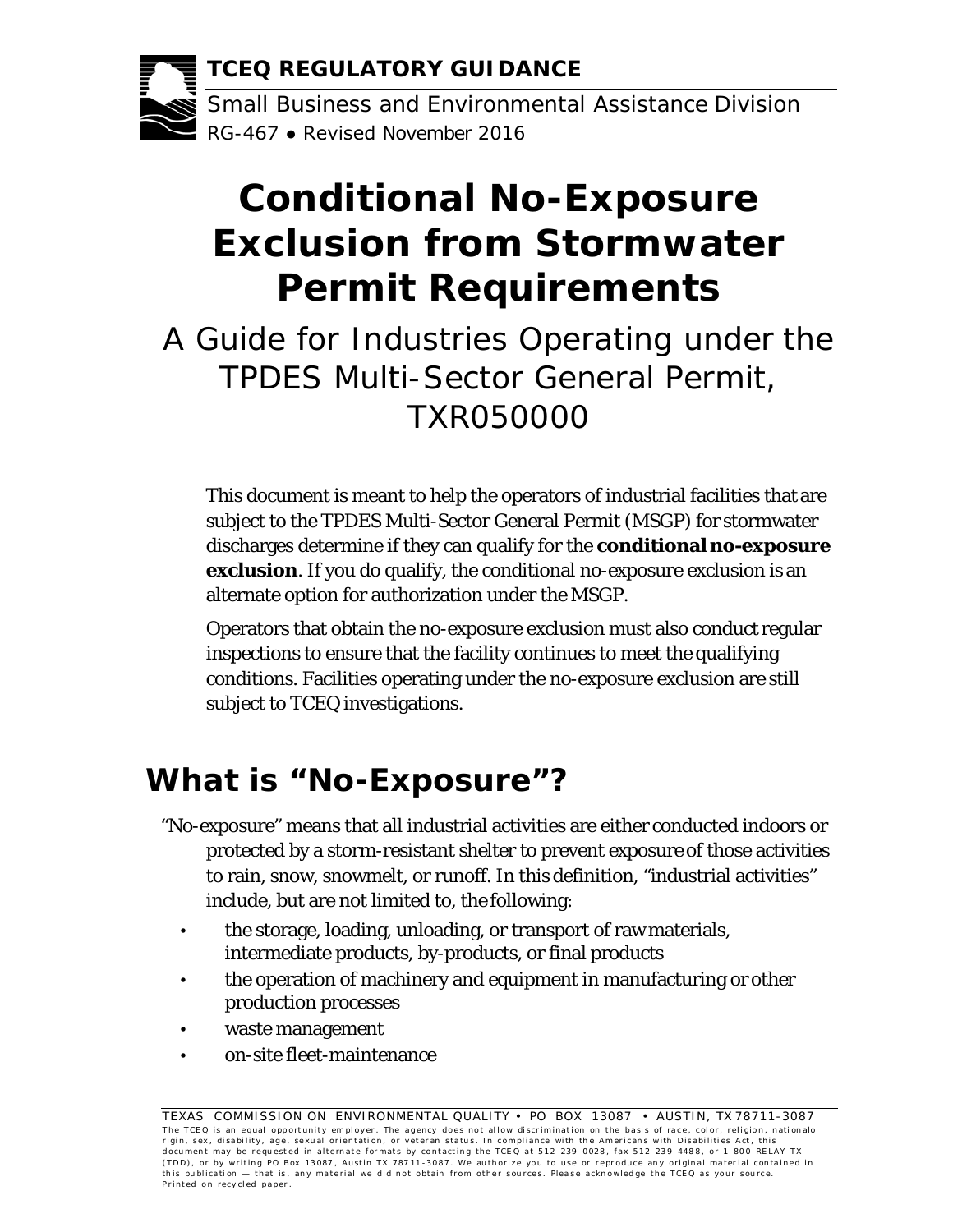side coverings, as long as the materials, equipment, or activities under the "Storm-resistant shelters" include buildings or structures that have complete roofs and walls, as well as structures with only a top cover but no structure are not exposed to any run-on and subsequent runoff of stormwater or windblown precipitation.

 in the previous paragraph. However, if you are unable to provide permanent and uninterrupted protection for these materials and activities, you may temporarily shelter them under nonpermanent covers (e.g., tarpaulins) and 512-239- 4671. To qualify for a no-exposure exclusion, the industrial materials, equipment, and activities at your facility must reside or occur under a cover as described still meet the requirements for a no-exposure exclusion. Because these situations may be unique, the TCEQ can address each one on a case-by-case basis, to determine whether a nonpermanent cover will still meet the requirements for the no-exposure exclusion. If you have questions on this topic, please address them to our Stormwater and Pretreatment Team, at

### *Which activities can be conducted outdoors and still allow for no-exposure certification?*

 While the intent of the exclusion is to promote a condition of permanent no- exposure, the following industrial materials, equipment, and activities do not need to be located indoors or inside a storm-resistant shelter:

- **Drums, barrels, tanks, and similar containers** that are in good condition, sealed, and not leaking. When making a no-exposure determination for these types of containers, you should consider the following:
	- taps or valves." "Sealed" means "banded or otherwise secured without operational
	- Only outdoor storage is allowed. Any additions of materials to, or withdrawals of materials from, these containers while they are located outdoors will disqualify you from claiming the no-exposure exclusion.
	- Moving containers while they are outdoors does not create exposure.
	- ensure compliance. Anytime an external container is opened, or shelter it. Containers that are located outdoors should be inspected to verify that they are not open, deteriorated, or leaking. Operators should conduct inspections of their outdoor containers on a regular basis to deteriorated, or leaking, personnel must immediately close, replace,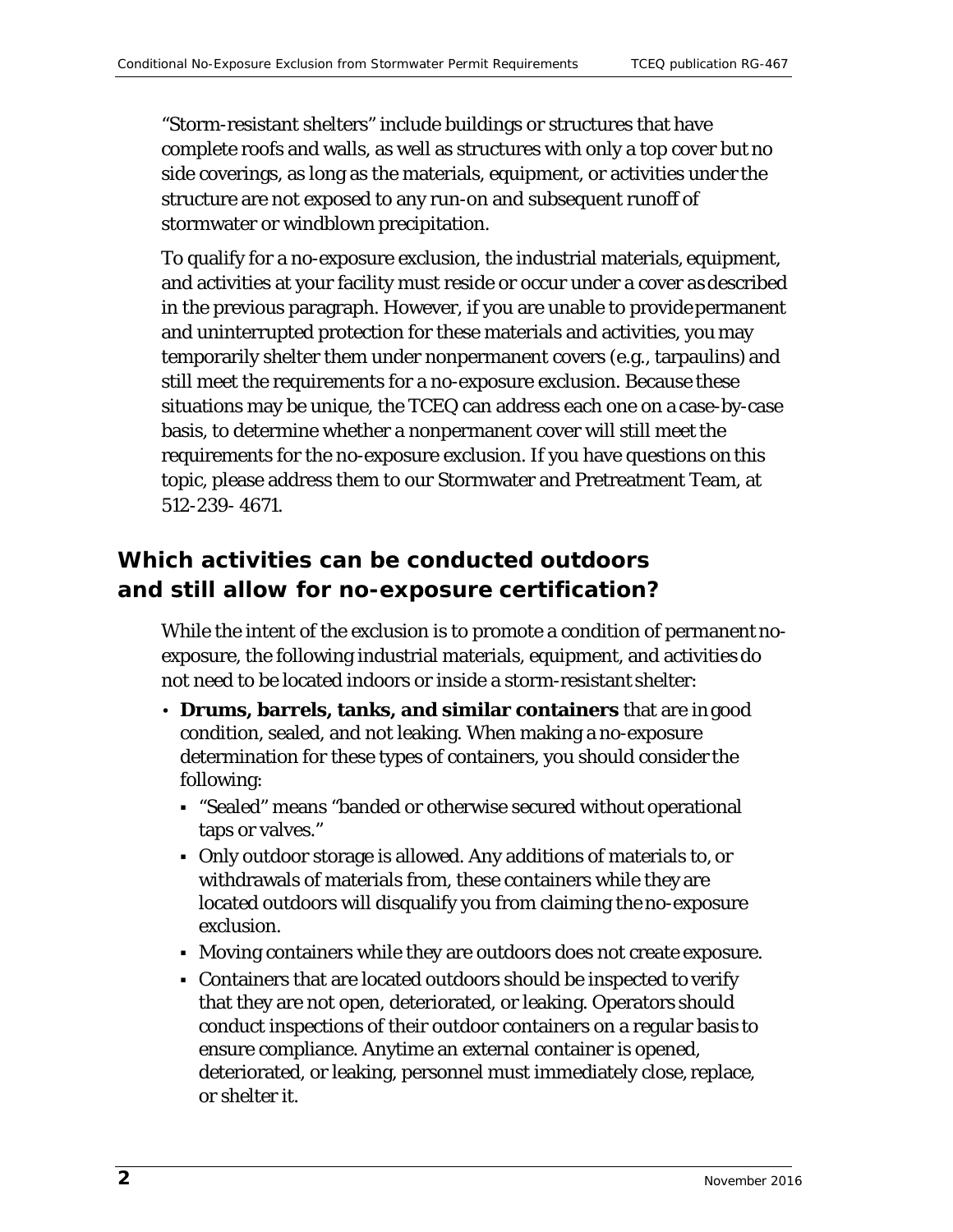- are used with containers may be stored outside, provided they are free of Racks and other transport platforms (e.g., pallets or aluminum racks) that contaminants.
- material from, external containers. ASTs typically use transfer valves to dispense materials that support facility operations (such as heating oil, you should adhere to the following guidelines: • **Aboveground storage tanks (ASTs)** are generally considered not exposed if properly maintained and managed. ASTs may also receive exemption from the prohibition against adding material to, or withdrawing propane, butane, and chemical feedstock) or to dispense fuel for delivery vehicles (such as gasoline, diesel, and compressed natural gas). To ensure that ASTs remain operational and qualify for the no-exposure exclusion,
	- Keep ASTs away from vehicle-maintenance operations.
	- Make sure that absolutely no piping, pumps, or other equipment is leaking contaminants that could contact stormwater.
	- runoff in the event of a structural failure or leaking transfer valve. Surround ASTs with some type of physical containment (e.g., an impervious dike, berm, or concrete retaining structure) to prevent
- • **Lidded dumpsters** containing waste materials do not create an exposure the following guidelines: if the containers are completely covered, nothing can drain out, and no material is lost while loading the contents into a garbage truck. If you have open-top, roll-off containers, you must construct covers for them to qualify for the no-exposure exclusion. If constructing a cover is not feasible, you can use heavy-duty tarps, as long as you also comply with
	- Securely fasten the tarps to the waste container.
	- Unfasten the tarps only whenever you add or remove waste.
	- Properly maintain the tarps and replace them whenever they begin to deteriorate.
- machinery)—found on-site are considered not exposed as long as they • **Adequately maintained vehicles**—such as trucks, automobiles, forklifts, trailers, or other general-purpose vehicles (but not industrial are not leaking or otherwise a potential source of contaminants. Similarly, non-leaking vehicles awaiting maintenance are not considered exposed.
- • **Transporting materials** between buildings on the site (when outdoor released as a result of a leak or spill. storage of those materials or products would not otherwise be allowed) does not create an exposure, as long as the materials or products are adequately protected from precipitation and could not be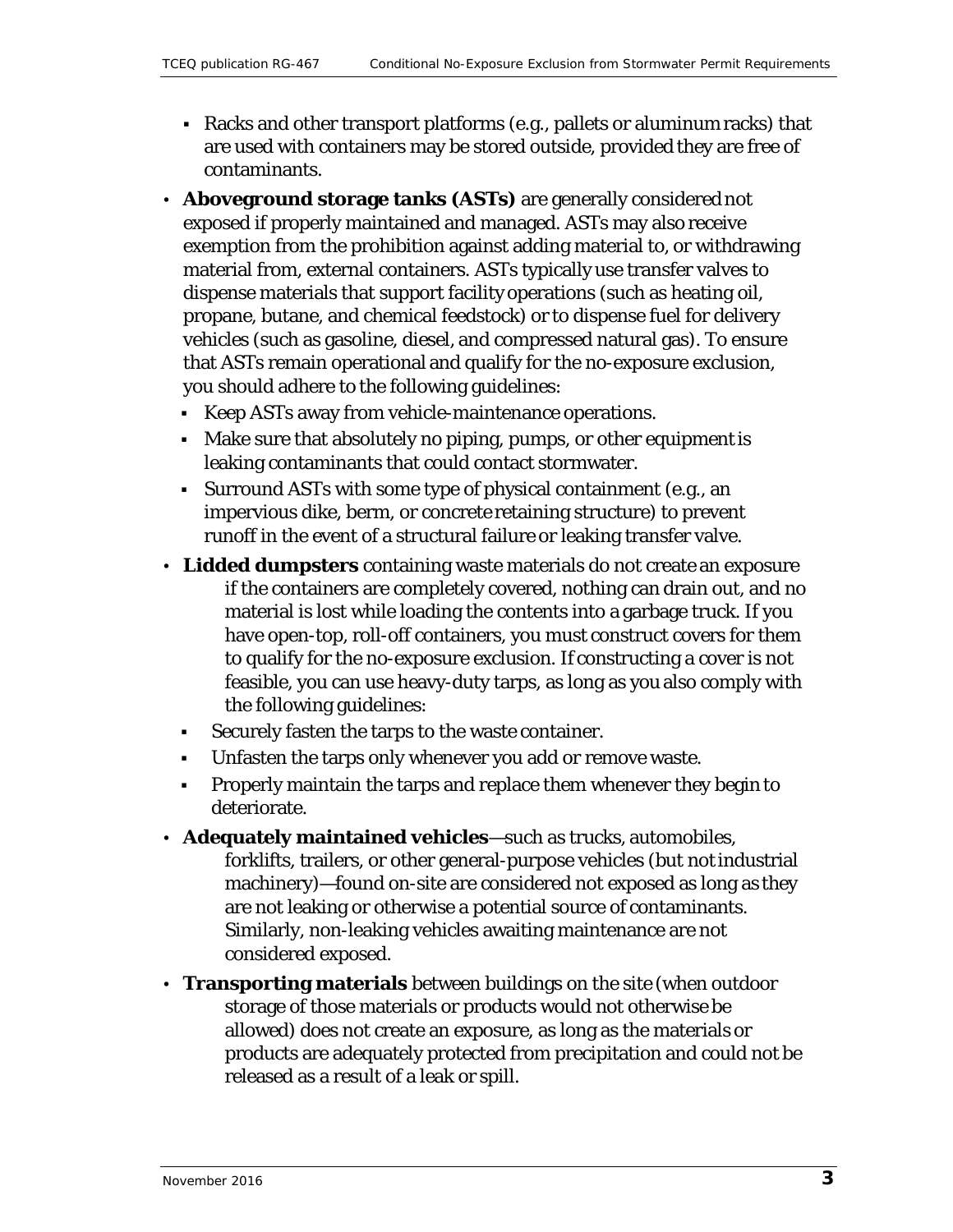• **Final products** that were built for use outdoors (e.g., new automobiles, swing sets, and wooden benches) can be stored outdoors without causing exposure, as long as they have not deteriorated or are not otherwise a potential source of contaminants.

#### **Final Products that** *Will* **Cause Exposure**

 Types of final products that when stored outdoors *will disqualify* a facility for the no-exposure exclusion include:

- Products that could be mobilized by wind or rain into stormwater discharges (e.g., rock salt, wood shavings, compost, and paper).
- Products that may, when exposed, oxidize, deteriorate, leak, or otherwise be a source of contaminants (e.g., scrap cars, scrap metal).
- "Final" products from your facility that will be used in the manufacture or creation of yet another product are "intermediate products." Examples of these intermediate products are sheet metal, tubing and paint used in making tractors, plastic pellets, and glass for vehicle or building windows). Even if the intermediate product is "final" for a manufacturer and destined for inclusion in a "final product intended for use outdoors," it is not allowed to be exposed because it may be chemically treated or insufficiently impervious to weathering.
- **Particulate emissions** from roof stacks or vents do not cause a condition of exposure, as long as they comply with other applicable TCEQ rules (e.g., air-quality rules) and do not contaminate stormwater.

#### **Emissions that** *Will* **Cause Exposure**

 There are certain emissions or conditions that *will disqualify* a facility for the no-exposure exclusion.

- Deposits of particles or residuals from roof stacks or vents not otherwise regulated that could be carried by stormwater runoff.
- When accumulated particulate emissions are visibly being tracked out or carried on the tires of vehicles.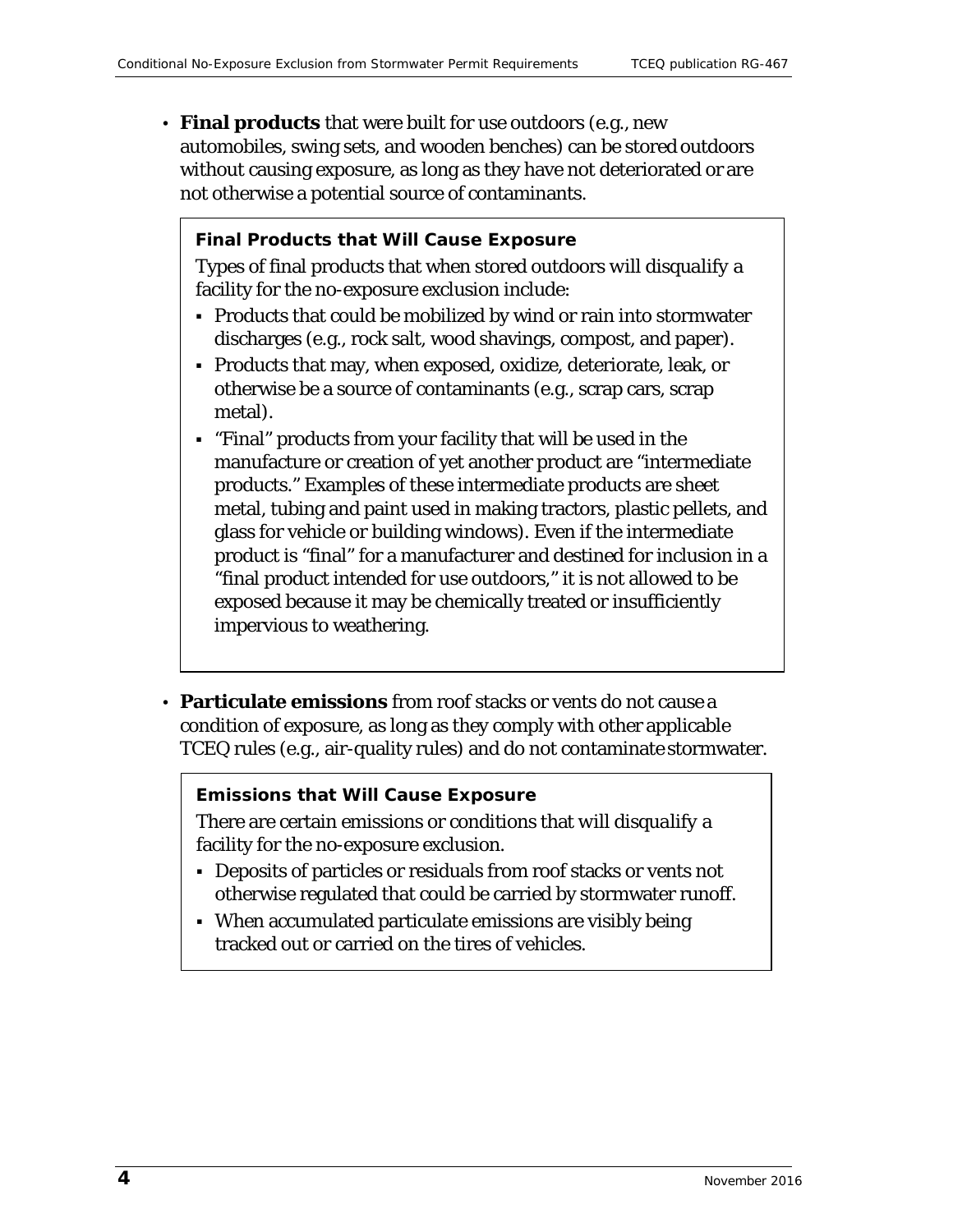### What are the limitations on eligibility for the no*exposure exclusion?*

 precipitation are considered exposed if the materials can be carried by wind. The exclusion from permitting is only available facility-wide, not for individual outfalls. Generally, if any exposed industrial materials or activities are found on any portion of a facility, the entire facility is ineligible for the no-exposure exclusion. If we, the TCEQ, determine that your facility's stormwater discharges have a reasonable potential to cause or contribute to a violation of applicable water-quality standards, we can deny the exclusion. Materials sheltered from

 industrial activities or materials becoming exposed, then the exclusion no longer industrial activities or materials. If a facility with a no-exposure exclusion undergoes any changes that result in applies. In such a case, you, the operator, must obtain coverage under the MSGP or an individual water-quality permit before making any changes that will expose

## **How do I obtain the conditional noexposure exclusion?**

 10383) from our website, at [<www.tceq.texas.gov/goto/forms>](http://www.tceq.texas.gov/goto/forms) (search by keyword or form number). To obtain the exclusion, you must submit the No-Exposure Certification (NEC) form and the \$100 application fee to us. You can download the form (TCEQ-

 **Step 1:** Determine if your industrial activity is eligible for coverageunder the general permit by referring to Part II Section C of the Multi-Sector General Permit (MSGP). See Part V for additional information about applicability as it relates to specific sectors of industry. You can download a copy of the MSGP from our website, at

[<https://www.tceq.texas.gov/assets/public/permitting/stormwater/txr050000.pdf>](https://www.tceq.texas.gov/assets/public/permitting/stormwater/txr050000.pdf).

 from Industrial Facilities: Am I Regulated?" web page, at [<www.tceq.texas.gov/goto/msgpcoverage>](http://www.tceq.texas.gov/goto/msgpcoverage). For more information about the For assistance making this determination, refer to our "Stormwater Discharges MSGP, visit <<u>www.tceq.texas.gov/assistance/water/stormwater/sw-</u> [industrial.html>](http://www.tceq.texas.gov/assistance/water/stormwater/sw-industrial.html).

 familiar with the site and its operations to determine if the site meets the no-**Step 2:** Determine if your regulated industrial activity meets thedefinition of "noexposure" and qualifies for the exclusion from permitting. To do so, use this guide, including the No-Exposure Checklist (below), and seek assistance from personnel exposure requirements.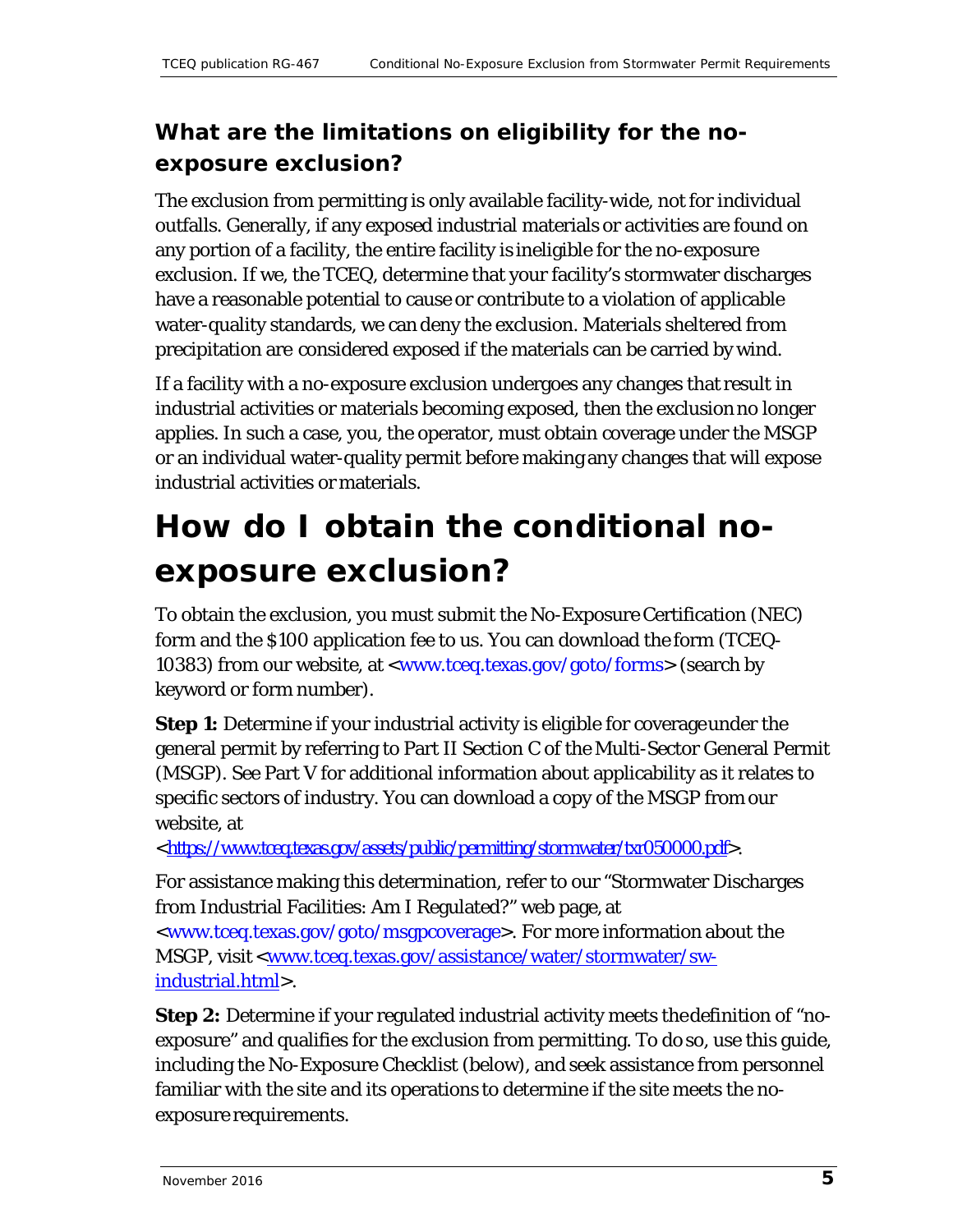### *No-Exposure Checklist*

*Put a check mark in any box below if the answer to the question next to it is "yes."* 

- (including using, storing, or cleaning industrial machinery or or cleaning industrial machinery or equipment may exist)?  $\Box$  Are any industrial materials, activities, or areas exposed to stormwater equipment, and including areas where residuals from using, storing,
- $\Box$  Are any materials or residuals from spills or leaks on the ground or in stormwater inlets exposed to stormwater?
- $\Box$  Are any materials or products from past industrial activities exposed to stormwater?
- $\Box$  Is any material-handling equipment (except adequately maintained vehicles) exposed to stormwater?
- $\Box$  Are there any materials or products that may be exposed to stormwater during loading, unloading, or transporting activities (except where the materials, while protected from contact with precipitation, are being moved between buildings at the site by vehicles that are adequately maintained)?
- $\Box$  Are there any materials or products stored outside that may be exposed to stormwater (except for final products intended for outdoor use where exposure to stormwater does not result in the discharge of pollutants)?
- $\Box$  Are any materials contained in open, deteriorated, or leaking storage drums, barrels, tanks, or similar containers that may be exposed to stormwater?
- $\Box$  If a road or railway located at the facility is owned or maintained by the facility, are there materials or products handled or stored on that road or railway that may be exposed to stormwater?
- $\Box$  Is any waste material (except waste in covered, non-leaking containers) exposed to stormwater?
- process wastewater that are not covered by a current permit?  $\Box$  Are there any activities that include the application or disposal of
- permit) and evident in the stormwater discharge?  $\Box$  Is there any particulate matter or visible deposits of residuals from roof stacks or vents not otherwise regulated (i.e., under an air-quality

 box, then the site is not eligible for exclusion and you will need to either MSGP or an individual water-quality permit. If you did not check any boxes, the site meets the definition of "noexposure," and you should proceed to Step 3. If you checked at least one make changes to the facility to qualify, or obtain permit coverage under the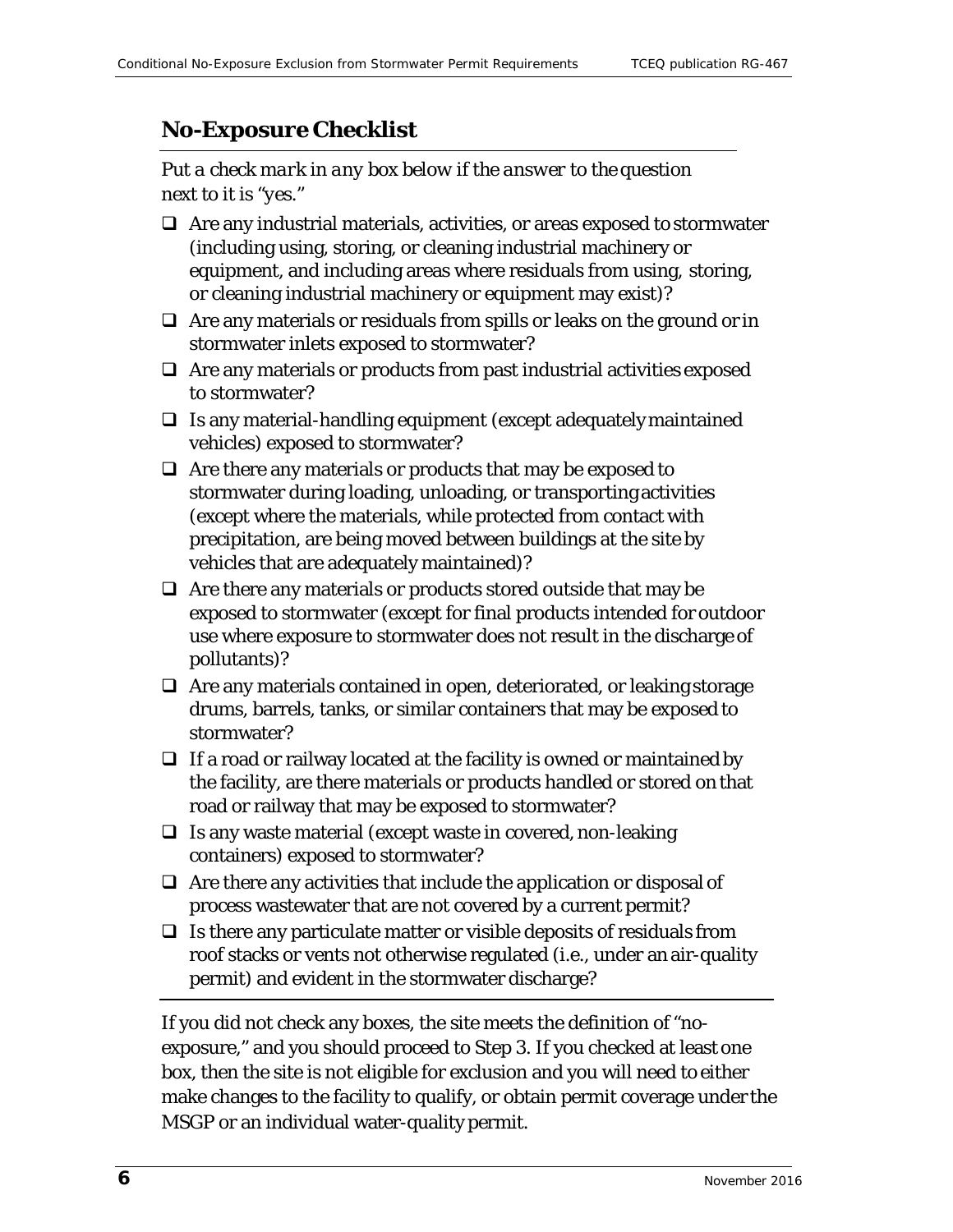**Step 3:** Complete the NEC form (10383) and submit it with the application fee to us, the TCEQ.

## **Submission of Your NEC Form and Application Fee**

#### **Electronic Submission**

 the State of Texas Environmental Electronic Reporting System, or STEERS. You can sign up for a STEERS account at You can submit your NEC form and the application fee electronically through [<www.tceq.texas.gov/goto/steers>](http://www.tceq.texas.gov/goto/steers).

 your application fee electronically through the e-Pay System at If you choose to submit a paper copy of your NEC form, you can still submit [<www.tceq.texas.gov/goto/epay>](http://www.tceq.texas.gov/goto/epay).

#### **Paper Submission**

 each one must be mailed to a different address, as indicated below. You can submit your NEC form and the application fee by mail. Please note that

Your NEC Form

 To submit your NEC form by mail, you can download the form (TCEQ- 10383) form number). Once you have the form, you can either fill it out on your from our website, at [<www.tceq.texas.gov/goto/forms>](http://www.tceq.texas.gov/goto/forms) (search by keyword or computer and print it out, or you can print it out and fill it in by hand. In either case, you should then submit it to the appropriate address of the two provided below.

 Stormwater Processing Center, MC 228 TCEQ PO Box 13087 *By regular U.S. mail:*  Austin, TX 78711-3087

 12100 Park 35 Circle Austin, TX 78753 *By overnight or express mail:* Stormwater Processing Center, MC 228 TCEQ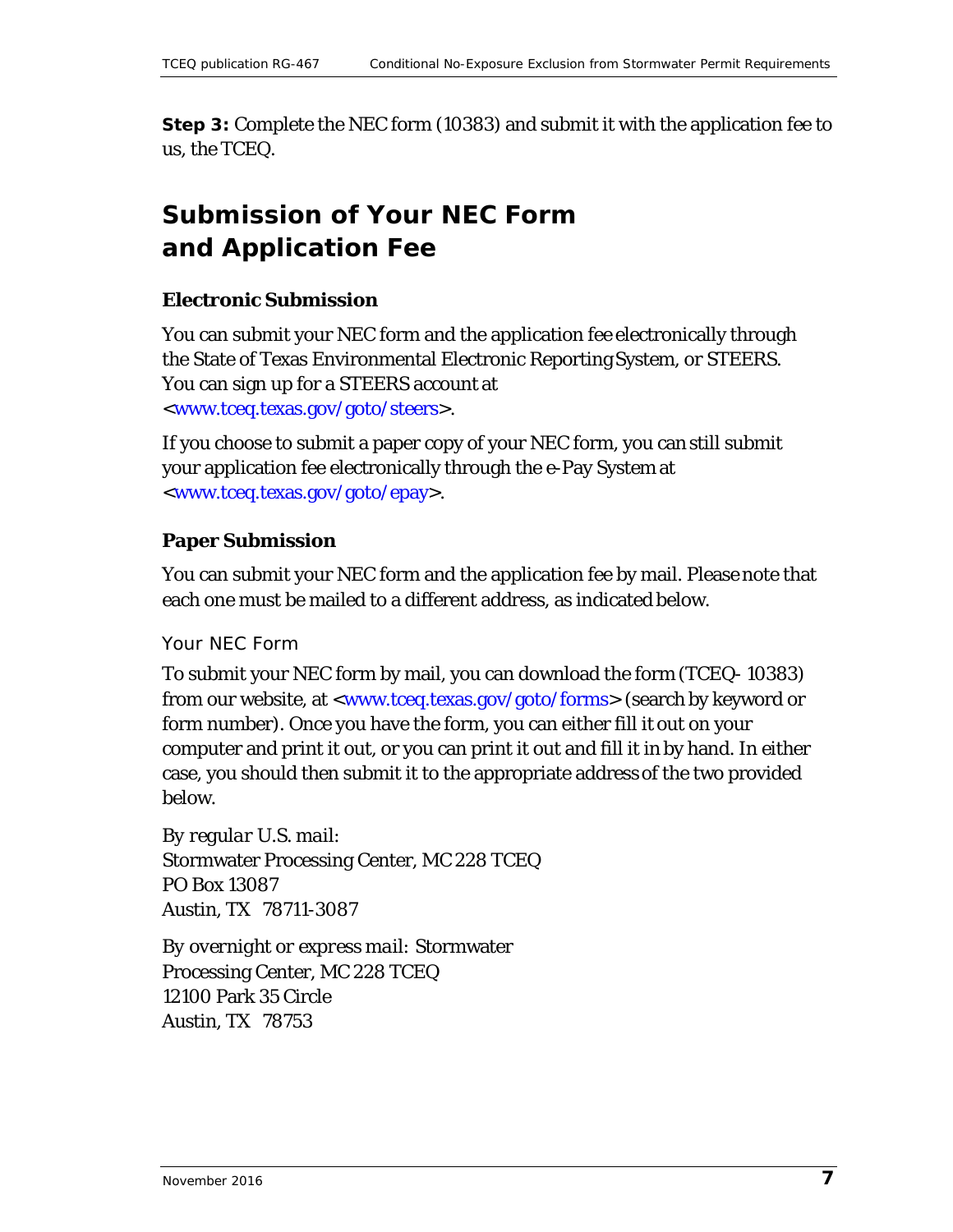#### Your Application Fee

 These addresses are different from the addresses for the NEC form.) Attach your payment to the General Permit Payment Submittal Form (TCEQ 20134), which is included with the NEC form (at the end), and submit it to the appropriate address of the two provided below. (*Note:* 

Cashier's Office, MC 214<br>Financial Administration Division TCEQ PO Box 13087 *By regular U.S. mail:*  Austin TX 78711-3087

*By overnight or express mail:*  Cashier's Office, MC 214 Financial Administration Division

 12100 Park 35 Circle Austin TX 78753 **TCEQ** 

 storm-drain system to which you discharge. If you are unsure of who that might be, you can contact any of the following: **Step 4:** Submit a copy of your completed NEC form to the operator ofthe municipal separate storm-sewer system (MS4) for your area. Operators of MS4s can include cities, counties, or other public entities that operate the

- • The TCEQ regional office in your area (see [<www.tceq.texas.gov/goto/region>](http://www.tceq.texas.gov/goto/region)).
- The Stormwater and Pretreatment Team, at 512-239-4671.
- • The Small Business and Local Government Assistance (SBLGA) Program, at 800-447-2827.

 **Step 5:** Maintain a condition of no-exposure; the no-exposure exclusion is that you conduct regular facility inspections to ensure that you continue to meet the no-exposure requirements, you must immediately make changes under the MSGP or an individual water-quality permit. a conditional authorization and not a blanket exemption. We recommend qualify for the no-exposure exclusion. If you discover that you no longer to regain a no-exposure condition or you must obtain permit coverage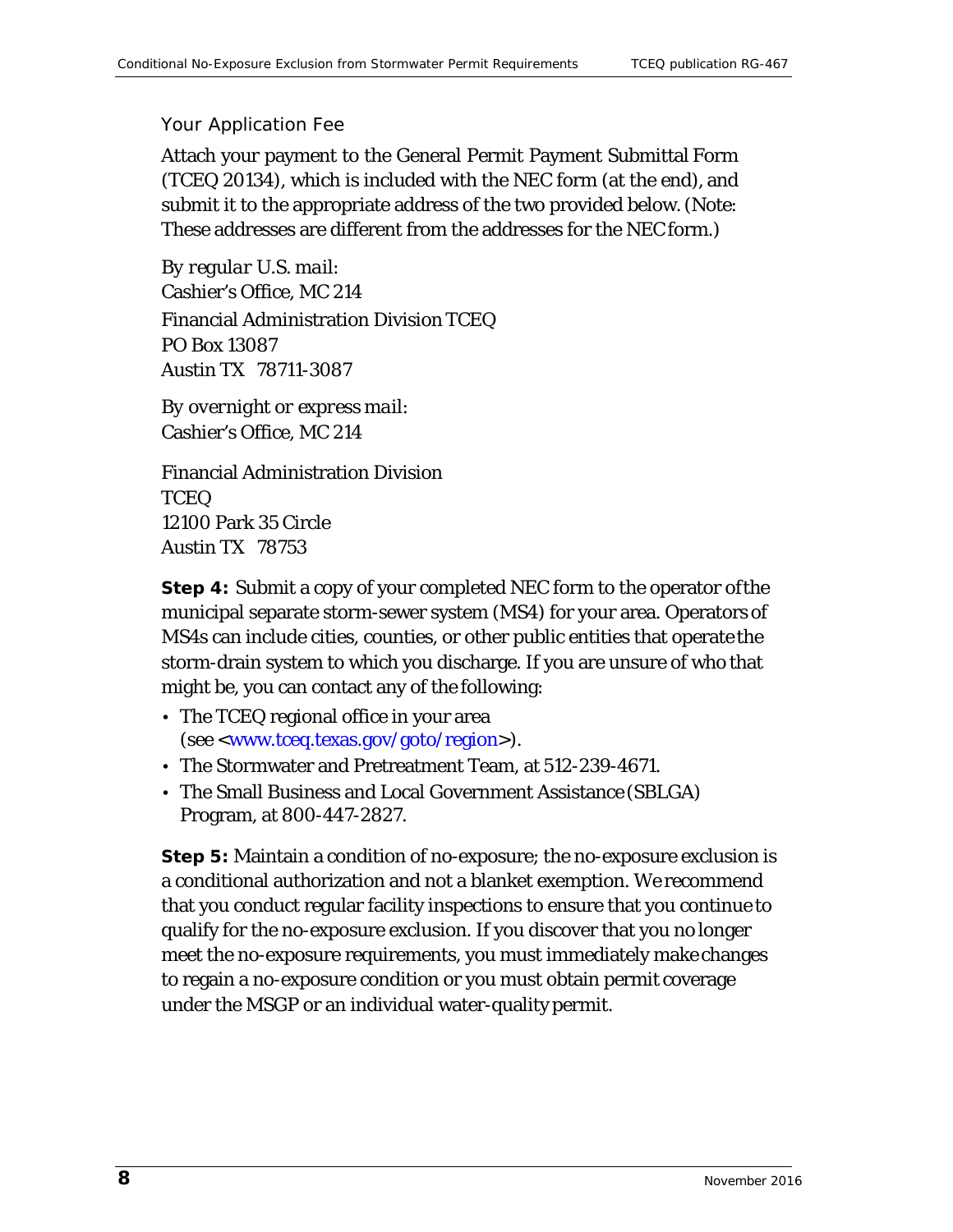## **Specific Issues**

#### *Can a facility that is currently subject to an individual water-quality permit claim no-exposure?*

 individual permit can submit a No-Exposure Certification (NEC) form. especially if the individual permit contains numeric effluent limitations for its qualifying for the exclusion. Yes. As long it can meet the definition of no-exposure, any facility covered by an However, the facility should consult with our Wastewater Permitting Section, stormwater; anti-backsliding provisions may prevent these facilities from

#### *Must a facility currently covered under the Multi-Sector General Permit (MSGP) file a Notice of Termination (NOT) prior to applying for the no-exposure exclusion?*

 NOT, you ensure that there will be no lapse in coverage for the site. If a facility qualifies for the no-exposure exclusion and is currently covered under the MSGP, the facility operator should submit the NEC form and then submit an NOT for its MSGP coverage. By submitting the NEC form before you submit the

#### *Will my no-exposure certification ever expire?*

 Aug. 14, 2016) will expire at midnight on Aug. 13, 2021. At that time, the facility of the renewed permit. Yes. Coverage for facilities claiming no-exposure under the current MSGP (issued operator must resubmit an NEC form or apply for coverage under the provisions

#### *What happens if a facility anticipates changes that may cause exposure?*

 submittingan NOIor another water-quality permit prior to making the change. If exposure could occur in the future due to an anticipated change at the facility, the facility operator should obtain coverage under the MSGP by

#### *Is my no-exposure certification transferable to a new facility operator?*

 the former operator must submit an NOT to terminate the existing NEC No. The new operator must submit a new NEC form to obtain authorization and authorization.

#### *If I have secondary containment outside, can my facility qualify for the no-exposure exclusion?*

 any failure, leakage, or overflow, such that there would be no In general, if the secondary containment is adequately engineered to prevent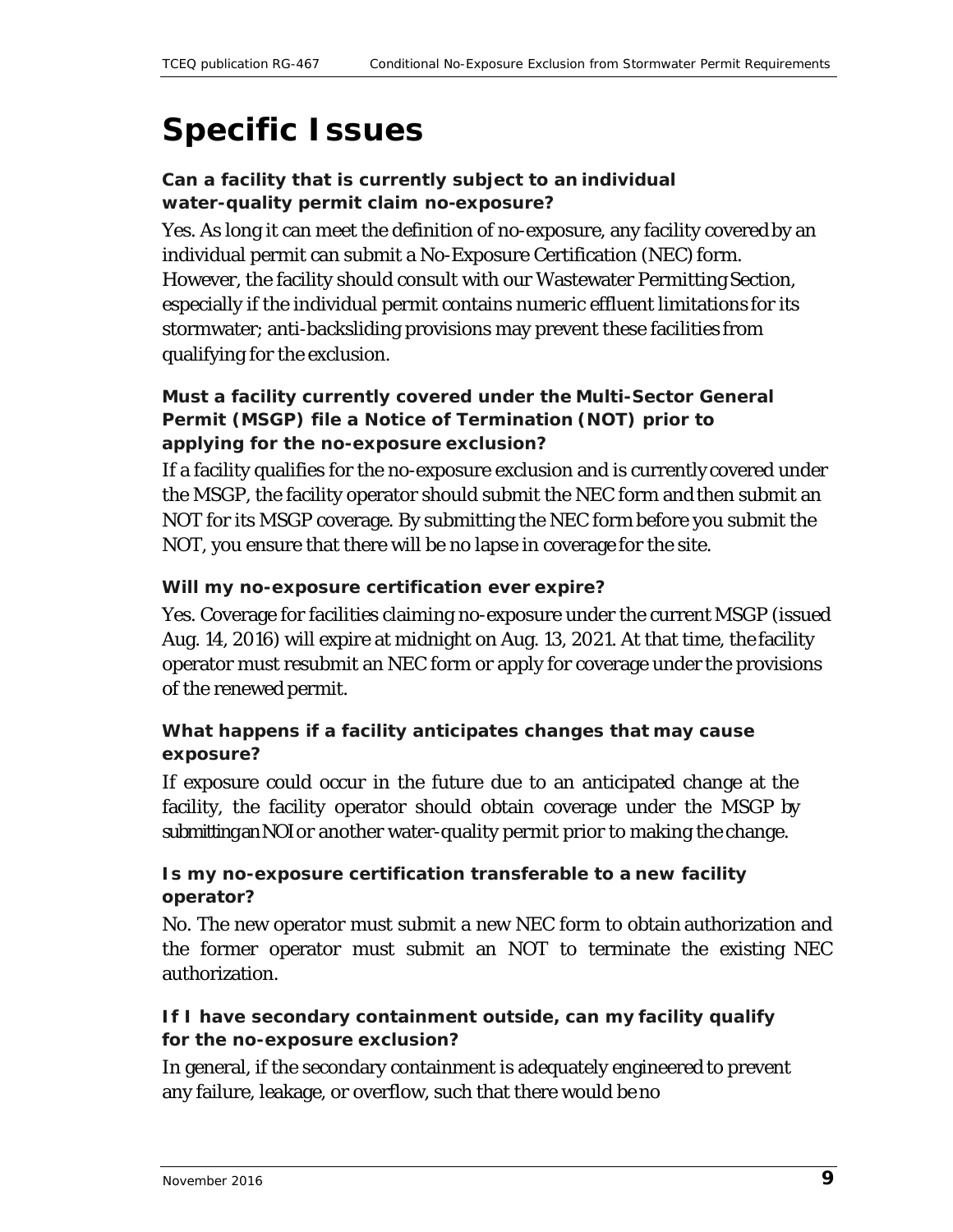discharge from that area, the facility may qualify for the exclusion. be properly disposed of (e.g., discharged in compliance with another water- quality permit or transported to an authorized treatment or disposal site). *Note:* Any water or liquids collected from the secondary containment must

#### *If I have scrap materials from my process, such as old equipment and metal, can I store them outdoors?*

No. To maintain a condition of no-exposure, scrap material and old equipment may only be stored outdoors if they are protected from precipitation and runoff. They must be covered and elevated to prevent contact with stormwater.

#### *but all work and storage areas are covered. Can I claim The area where trucks deliver materials is not covered, no-exposure?*

 containers may still be able to meet the definition of "no-exposure," even when the loading and unloading area is uncovered. It depends. All activities—including loading, unloading, and transportation of material or products (with the exception of moving materials or products between buildings)—must be covered or protected from precipitation and runoff. Material that is transferred in sealed, waterproof, weatherproof

*I use granite to make headstones. The granite is delivered and stored outside until I need it to make a headstone. Since the final product is intended for outdoor use, can I claim no-exposure?* 

 stored inside until the final product, which is intended for outdoor use, is To maintain no-exposure, raw material waiting for engraving must be completed. However, if examples of the headstones or the types of engraving on the headstones are part of a permanent display located outside, this will not disqualify the facility from claiming the no-exposure exclusion.

#### *We had a small oil spill on a concrete pad outside. The oil was removed, but a stain on the concrete remains. Would washing down the concrete put us out of compliance with no-exposure requirements?*

 water allowed to run off from the site, provided that you completely remove Not necessarily. Concrete may generally be washed down and the wash all of the spilled material, that you use no detergents or other chemicals to wash down the concrete, and that the wash water is not otherwise considered to be wastewater.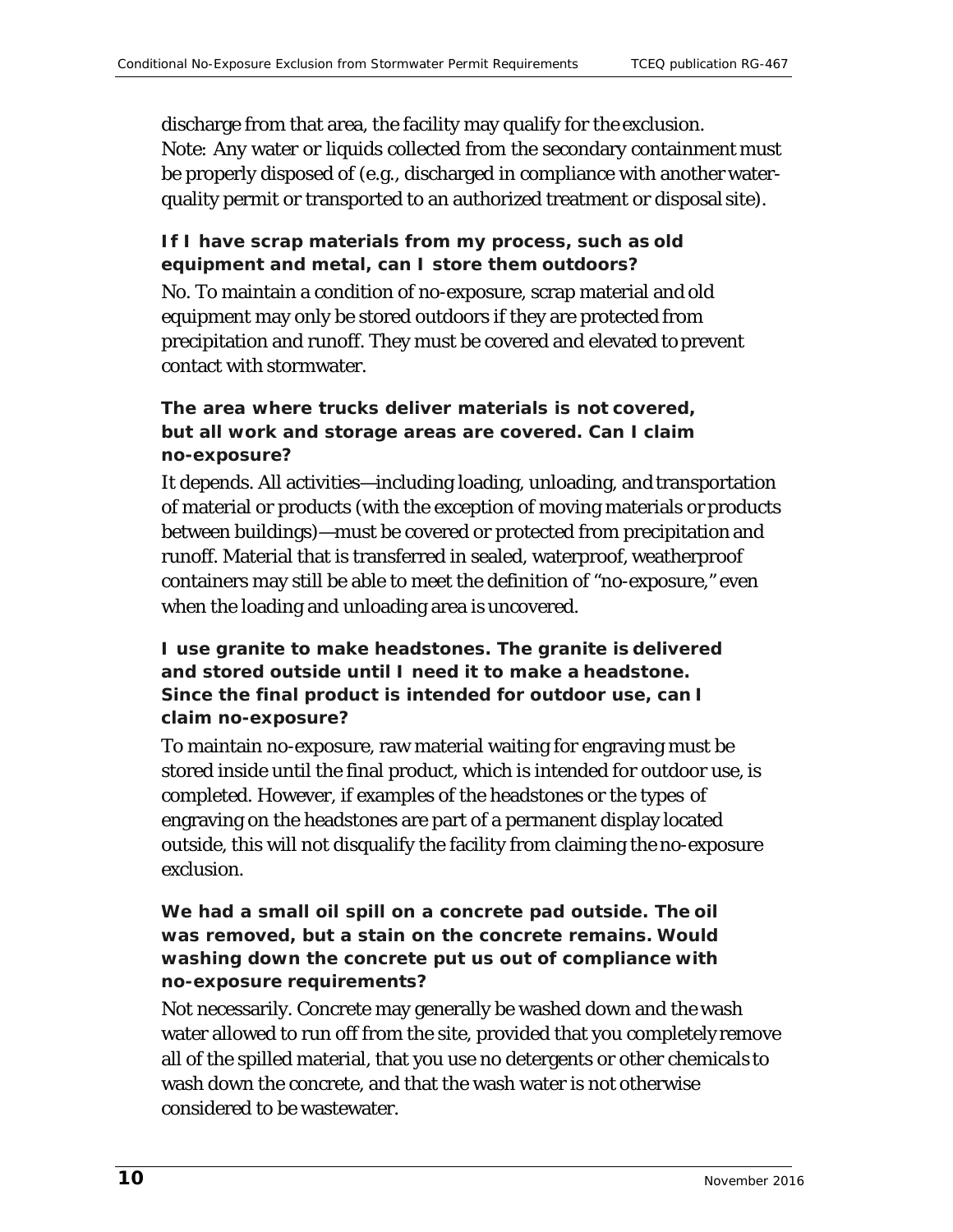#### *We wash down our buildings a couple of times per year with a pressure washer and the runoff goes into the storm drain. Does this disqualify us from obtaining authorization under the noexposure exclusion?*

 facility without permit coverage. Not necessarily. These types of discharges at your site do not disqualify you from claiming no-exposure. Allowable non-stormwater discharges are described in Part II, Section A, Paragraph 6, of the MSGP. Though this list is applicable to those facilities with permit coverage and a Stormwater Pollution Prevention Plan (SWP3), the listed non-stormwater discharges are generally allowable even for a

 surface water quality standards, or would otherwise be defined as a wastewater detergents or other chemicals is generally allowable, but you may need to contact the operator of any MS4 receiving the discharge, as the MS4 may have additional requirements for non- stormwater discharges. However, if the discharge of any water would cause or contribute to a violation of discharge, then separate permitting could be required. In this hypothetical case, for example, water from the routine external washing of buildings without

#### *Will our boiler blowdown prevent us from qualifying for noexposure?*

 qualify for no-exposure, assuming all other conditions are met. Not necessarily. If the blowdown is being discharged under a separate permit or authorization, or is being routed into a sanitary sewer, then your facility can still

#### *We store uncovered corrugated boxes outside until we ship them away for recycling. Can we still qualify for noexposure?*

 If you want to claim no-exposure, the boxes must be sheltered from precipitation and runoff or moved inside. No. Corrugated and cardboard boxes deteriorate quickly when wet and break down into particles that can be mobilized by runoff and by wind when dry again.

## *Can individual tenants located at airports qualify for no-exposure?*

 Yes. An individual tenant's activities that are otherwise subject to stormwater permitting requirements may meet the definition of "no-exposure" even if other tenants who are also subject to stormwater permitting are unable to qualify.